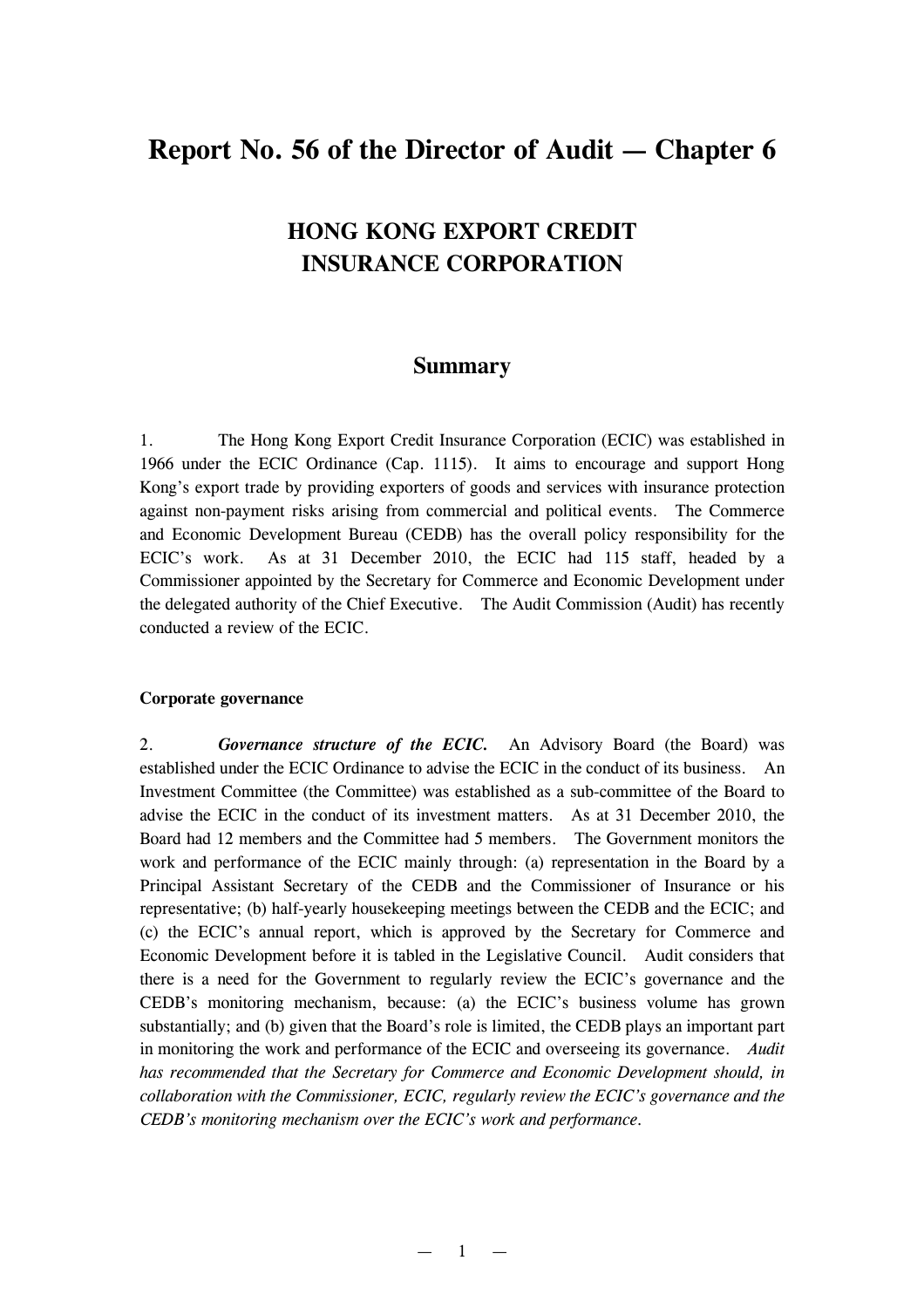3. *Strategic planning.* The ECIC does not prepare any strategic plan covering a medium to long-term period setting out its strategic objectives and direction. *Audit has recommended that the Commissioner, ECIC should consider drawing up a strategic plan covering a medium to long-term period to set out the ECIC's mission, vision, strategic objectives and key result areas to be achieved.*

4. *Board and Committee meetings.* Audit found that: (a) non-routine agenda items were submitted to the Board/Committee solely at the discretion of the Commissioner; and (b) the attendance of some members at Board/Committee meetings was on the low side. *Audit has recommended that the Commissioner, ECIC should: (a) in consultation with the Secretary for Commerce and Economic Development, consider establishing guidelines for determining the types of issues (and the proper time frame) for submission to the Board (and its sub-committees) for endorsement; and (b) take measures to improve the attendance of members at Board/Committee meetings.*

## **Capital and reserves**

5. *Increase in capital and reserves.* As at 31 March 2010, the ECIC's capital and reserves amounted to \$1,256.77 million. As early as May 1996, the CEDB approved a plan for the usage of the ECIC's surplus. According to a consultancy study commissioned in 2008, the total value of capital and reserves held by the ECIC as at 31 March 2007 was more than sufficient to meet the solvency requirements. After another consultancy study commissioned in 2009, the consultant proposed a new method for determining the required amount of contingency reserve. In December 2010, the CEDB approved the ECIC's adoption of the new method. Under this method, the required contingency reserve as at 31 March 2010 would be reduced and the surplus increased by a considerable amount. *Audit has recommended that the Secretary for Commerce and Economic Development should, in consultation with the Commissioner, ECIC, review the plan on how best the surplus of the ECIC should be put into optimum use.*

#### **Export credit insurance**

6. *Policy underwriting.* An exporter is required to complete a proposal form to apply for an insurance cover. The ECIC will issue a quotation if the proposal conforms to the ECIC's requirements. On acceptance of the quotation by the prospective policyholder, an insurance policy will be issued. Audit found that: (a) in 8 of 10 quotations which were accepted by the prospective policyholders 60 days or more after the validity period, documentation was not available showing the justifications for agreeing to the acceptance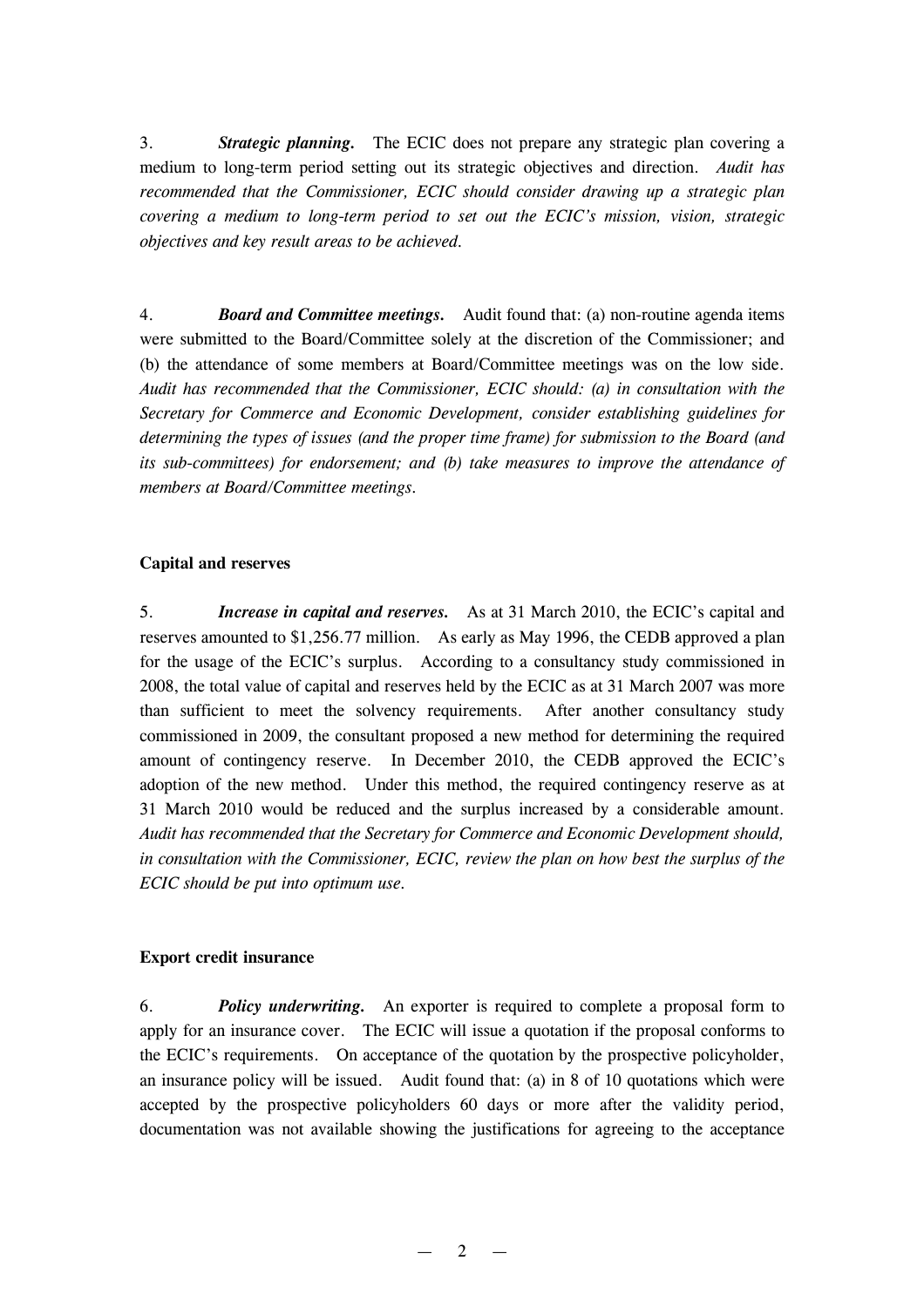after the validity period; (b) in 5 of 11 proposals in which the estimated amounts of the turnover were adjusted downwards, no documentation was available showing that clarification with the prospective policyholders was made; and (c) in all 20 policies examined, there was no documentation of the justifications for the ratings given by ECIC staff in determining the premium loadings. *Audit has recommended that the Commissioner, ECIC should ensure that: (a) quotations are accepted by prospective policyholders within the validity period; (b) ECIC staff clarify with the prospective policyholders and document the results before making adjustments to the information provided in their proposals; and (c) proper documentation is always kept to support the assessment to determine the premium loading.*

7. *Credit limit management.* In 7 of 10 long outstanding credit limit applications (CLAs), there were delays in the actions taken by ECIC staff to obtain the required information. The ECIC carries out monthly reviews of the processing of CLAs. Of 198 CLAs examined, the process reviews of 16 CLAs were performed by the staff who approved the applications, and 25 CLAs were approved by the senior management but the process reviews were carried out by staff of a lower rank. *Audit has recommended that the Commissioner, ECIC should ensure that: (a) ECIC staff process CLAs in a timely manner; and (b) process reviews of CLAs are carried out independently by staff at the appropriate level.*

8. *Insurance claims.* According to the ECIC's guidelines: (a) for dispute cases, the ECIC will consider whether the dismissal of the buyer's claims is justified, and if a case is well justified, approval from the senior management will be sought before making claims payment; and (b) for cases in which policyholders fail to declare any of their insurable transactions, once omission of declarations is accepted by the ECIC, the case will be monitored to check if the omitted shipments have subsequently been declared. Under the terms and conditions of the ECIC's insurance policy, a policyholder has to notify the ECIC immediately when he becomes aware of the occurrence of any event likely to cause loss, and to report the amounts which remain unpaid for more than two months from the due date for payment. Audit examined 30 claims cases and found that: (a) in 4 of 11 dispute cases, the staff did not obtain approval from senior management before the claims were paid; (b) in 15 of the 30 claims cases, the policyholders were late in reporting overdue payments; and (c) in 3 of 8 cases involving accepted omissions of declarations, the claims were paid in 2009-10 but the omitted shipments were not yet declared up to October 2010. *Audit has recommended that the Commissioner, ECIC should ensure that: (a) the guidelines for obtaining prior approval are followed before making any claims payments for dispute cases; (b) policyholders report overdue payments according to the terms and conditions of the insurance policy; (c) policyholders declare all insurable transactions in a timely manner; and (d) omitted shipments are subsequently declared.*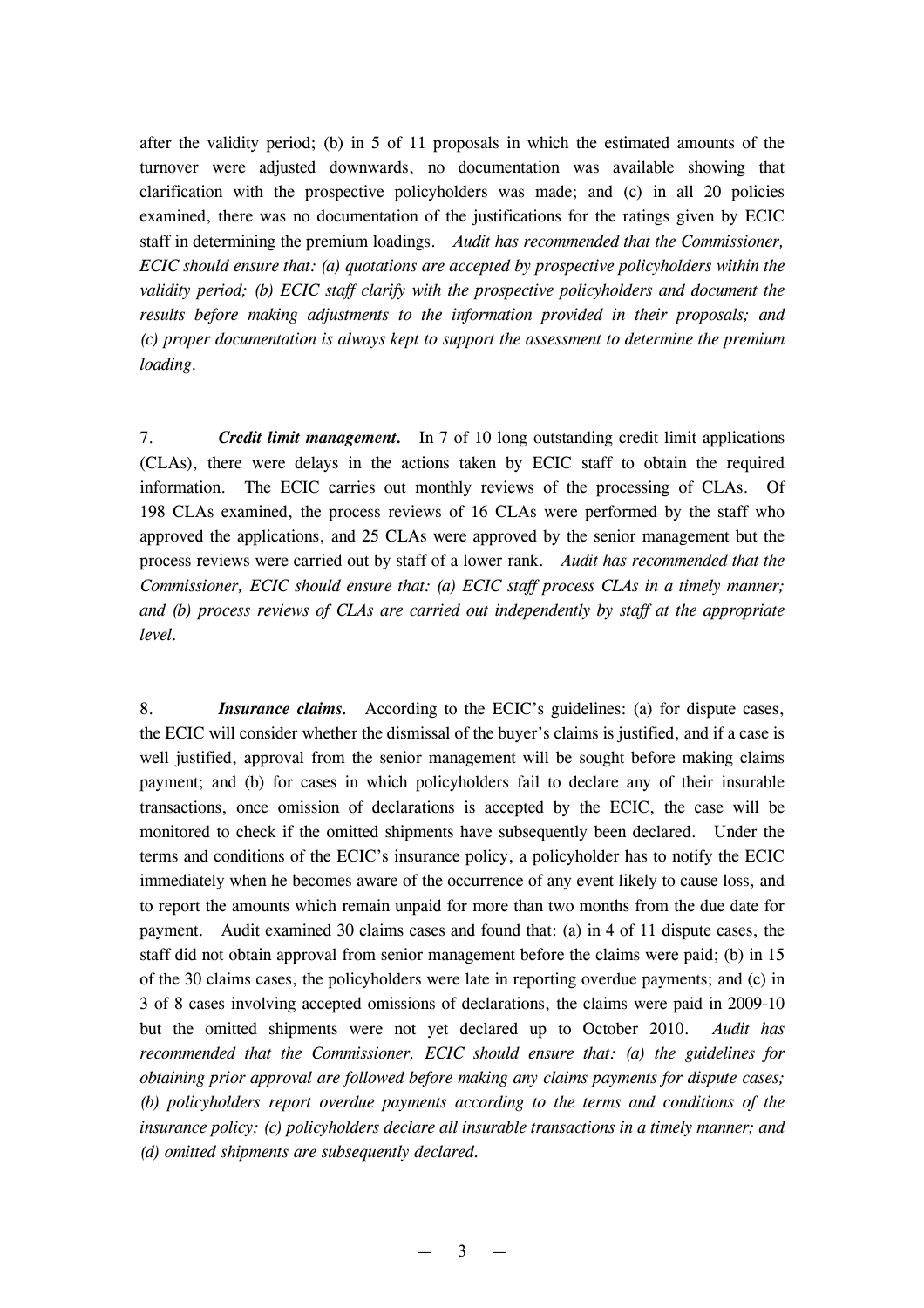9. *Recoveries.* According to the ECIC's guidelines: (a) all outstanding recovery cases should be reviewed by the end of March every year to ascertain the progress and prospect of the recovery; and (b) default/repudiation cases should be followed up every six months. Audit examined 20 outstanding recovery cases and found that: (a) no documentation was available showing that reviews had been carried out to ascertain the recovery progress and prospect for each outstanding recovery case; (b) there was no documentation indicating that 8 of 12 default/repudiation cases examined had been followed up every six months; and (c) in 2 of 7 cases involving resale of distressed merchandise, the ECIC did not follow up on the resale in a timely manner. *Audit has recommended that the Commissioner, ECIC should: (a) regularly review all outstanding recovery cases according to the guidelines; (b) take prompt follow-up actions in pursuing recoveries; and (c) closely follow up on the resale of distressed merchandise.*

10. *Reinsurance.* According to the ECIC's guidelines, internal reviews on the provisions of the reinsurance treaties and reinsurance arrangement should be conducted to examine the optimum proportion of buyer risks to be retained by the ECIC. Audit found that no documentation was available showing that the ECIC had conducted detailed reviews of its optimum ceding ratio. *Audit has recommended that the Commissioner, ECIC should ensure that regular reviews of the optimum ceding ratio of reinsurance are conducted in accordance with the ECIC's guidelines.*

11. *Scope of insurance services.* Section 9(3) of the ECIC Ordinance provides that the ECIC shall not enter into contracts of insurance against risks that are normally insured with commercial insurers. According to the ECIC, there were seven commercial insurers which provided export credit insurance cover in Hong Kong. Audit noted that some of the exporters did not renew their policies with the ECIC because they had switched their covers to the commercial insurers. The ECIC informed Audit that it provided a wider standard insurance cover such as non-payment risk arising from the buyer's refusal to take delivery of goods and country risks, which were not normally offered by commercial insurers. *Audit has recommended that the Secretary for Commerce and Economic Development should assess, including seeking legal advice, the implications of section 9(3) of the ECIC Ordinance on the services currently provided by the ECIC and, if necessary, take measures to rectify the situation.*

## **Human resource management**

12. *Staff turnover.* The staff turnover rate of 14.2% in 2008-09 increased significantly to 21.8% in 2009-10. Because of the high staff turnover, the ECIC had to incur a larger amount of expenditure and deploy staff resources in recruiting and training new staff, and the quality of services might have been affected. *Audit has recommended that the Commissioner, ECIC should investigate the reasons for the high staff turnover and devise measures to address the problem.*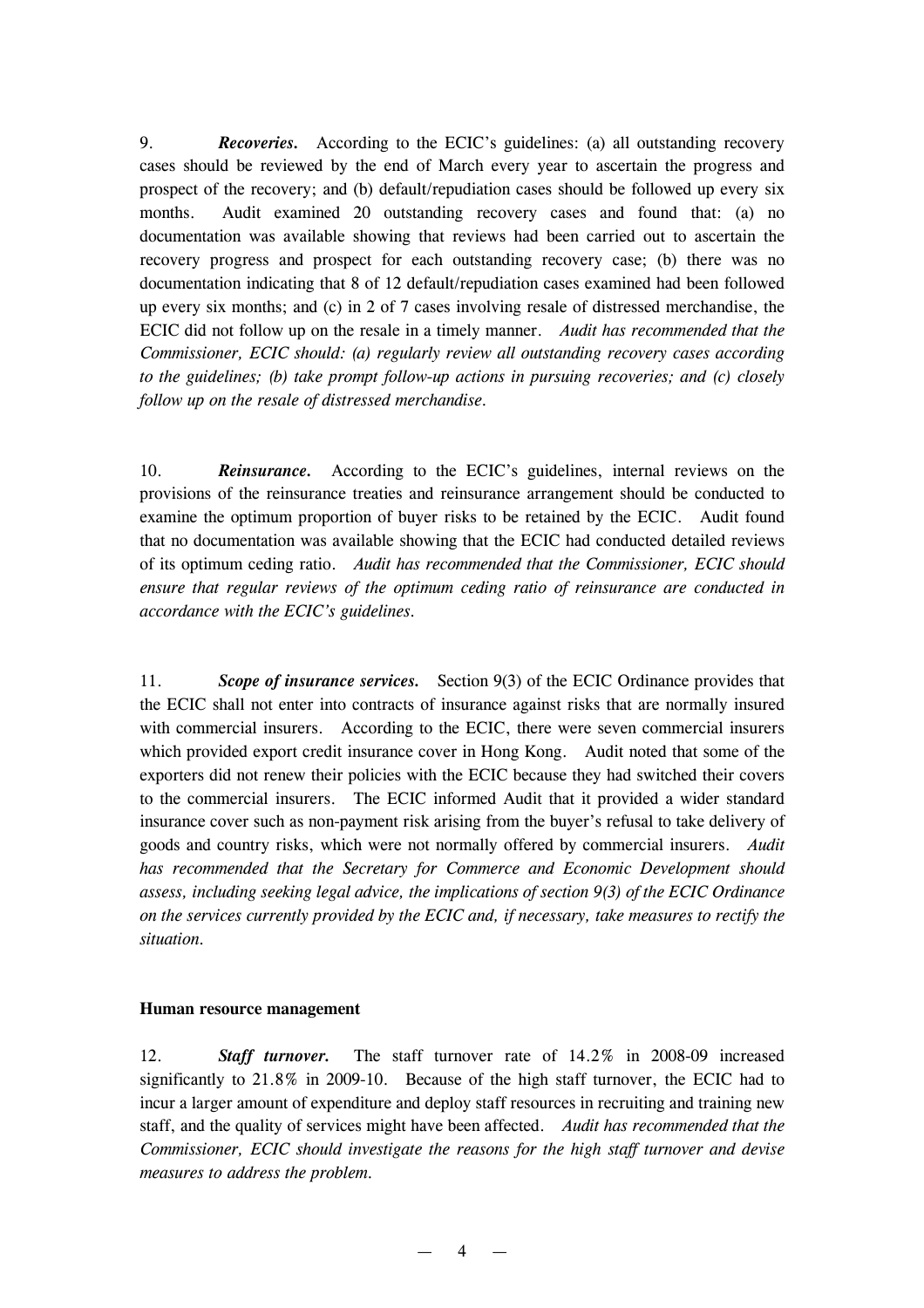13. *Staff recruitment.* Audit examined 10 recruitment exercises. In one exercise, before offering an appointment, it was discovered that the selected candidate should not have been shortlisted. In all the 10 exercises, the shortlisting criteria were not clearly set out and documented. *Audit has recommended that the Commissioner, ECIC should promulgate guidelines for shortlisting of candidates in staff recruitment exercises. In particular, the guidelines should specify that the shortlisting criteria are clearly set out in each exercise.*

14. *New remuneration system.* The ECIC's staff remuneration system was delinked from that of the civil service with effect from 1 April 2008. However, similar to the arrangement in the civil service, the ECIC paid acting allowances of some \$550,000 and \$295,000 to its staff in 2008-09 and 2009-10 respectively. The Commissioner is given free use of the ECIC's car for home-to-office return journeys. However, such use was not included in the Commissioner's Memorandum of Conditions of Service approved by the CEDB. *Audit has recommended that the Commissioner, ECIC should, in consultation with the Secretary for Commerce and Economic Development: (a) conduct a review of the payment of acting allowance, taking into account the market practice; and (b) review the practice of giving the Commissioner the free use of the ECIC's car for home-to-office return journeys.*

## **Financial and administrative issues**

15. *Financial budget.* The ECIC's financial budget only provides six items of expenditure without greater details on the components of the expenditure estimates. In 2008-09 and 2009-10, the actual amounts for some expenditure items exceeded the amounts in the budgets endorsed by the Board. However, the ECIC did not seek the Board's endorsement for the expenditures which exceeded the budgeted amounts. *Audit has recommended that the Secretary for Commerce and Economic Development should require the ECIC to: (a) provide the Board with more details of the components of the expenditure items included in the financial budget; and (b) obtain the Board's endorsement for expenditures which exceed the budgeted amounts.*

16. *Management of outsourcing contracts.* In 2007-08, the ECIC awarded seven outsourcing contracts (Contracts 1 to 7) to a company in the Mainland (Company A). The contracts were either completed or early terminated before October 2009. Total payment made to Company A was \$12.3 million. In August 2007, after Contract 1 was awarded to Company A, the ECIC appointed a person (Person A) to assess the manpower and technical knowledge of Company A's staff in developing the pilot design of the new IT systems in Contract 1. In his assessment report, Person A recommended the ECIC to conduct a further study on the design planning of the IT systems. Based on this recommendation, the ECIC awarded Contract 2 to Company A for the provision of consultancy service for developing